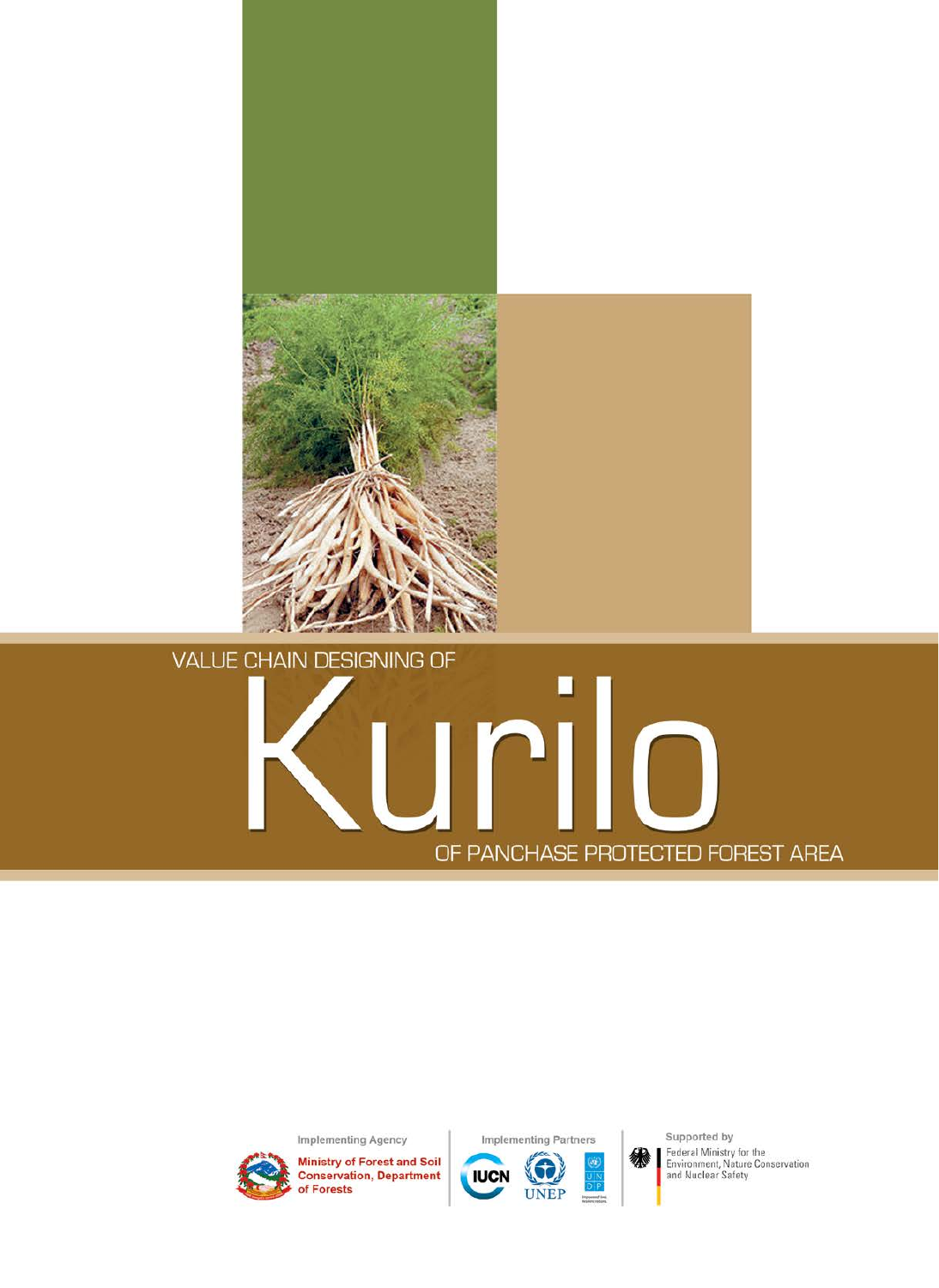Copyright © 2013 Government of Nepal Ministry of Forest and Soil Conservation Department of Forestry

All rights reserved. Information given in this publication may be reproduced, stored in retrieval system or transmitted in any form or by any means-electronic, mechanical, photocopying, recording or otherwise- by duly acknowledging the source.

### *Technical Support & Study by:*

Biodiversity Associates for Research, Development & Action Nepal (BARDAN)

### *Published by:*

This report has been published under 'Ecosystem based Adaptation (EbA) in mountain Ecosystem in Nepal Project, jointly implemented by Department of Forest under Ministry of Forests and Soil Conservation (MFSC) as a lead agency for implementation at the national level in partnership with IUCN, UNEP and UNDP. Ministry of Science Technology and Environment, (MoSTE) plays an overall coordination role. The EbA programme is funded by the Germany's Federal Ministry for the Environment, Nature conservation and Nuclear Safety (BMU)

### *Available:*

### **Ecosystem based Adaptation (EbA) in Mountain in Nepal**

Project Management Unit Forestry Complex. P.O. Box. 24417 Tel: 01-4218458 Fax. 01-4225553 Email: info@eba.org.np Web: www.dof.gov.np/eba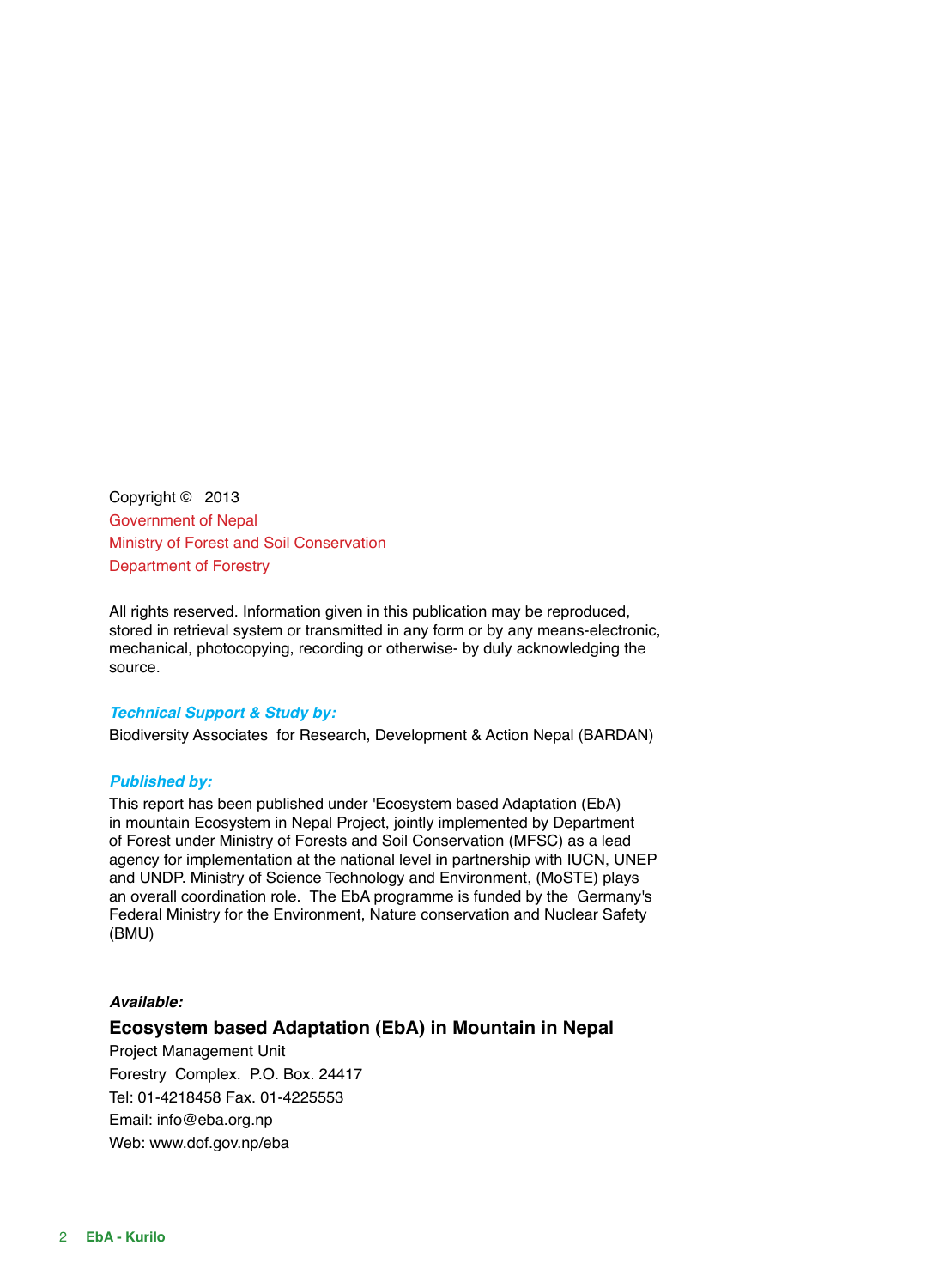

# Kurilo

# Introduction

Kurilo, Satavari (Scientific Name: *Asparagus racemosus* Willd; English Name-Asparagus) belonging to Liliaceae family is a perennial under shrub of sub-tropical regions of Nepal. Its root tubers and tender shoots are widely used for food, medicinal and commercial purpose. GoN/MoFSC/DPR listed Kurilo as one amongst the 30 prioritised species for cultivation.

# Habit (Characteristics)

Kurilo is a climber that reaches up to 1-3 m high. It is an extensively scandent spinous, much branched under shrub. Roots are numerous, tapering at both ends, succulent and tuberous with a diameter of 0.5 to 1.5 cm arises as a cluster from the basal end of the stem. Stem is woody, sparsely covered with recurved spines. Leaves are reduced to small scales called as cladode which is in tufts of 2-6 in a node, finely acuminate and curved. Inflorescence is a branched raceme. Flowers are white, fragrant, solitary or fascicles have a width of 0.3-0.4 cm. Berries are globose or obscurely 3 lobed. Seeds are black in colour and hard with brittle protective cover. Flowering occurs from Baisakh to Bhadra and fruiting occurs from Jestha and Ashoj and matures from Magh to Falgun (Manandhar 2002; Ghimire *et al.* 2008b, Pyakurel 2012).



Pictures: Habit of Kurilo in wild (left) and Kurilo tuber (in right)- photographs by Dipesh Pyakurel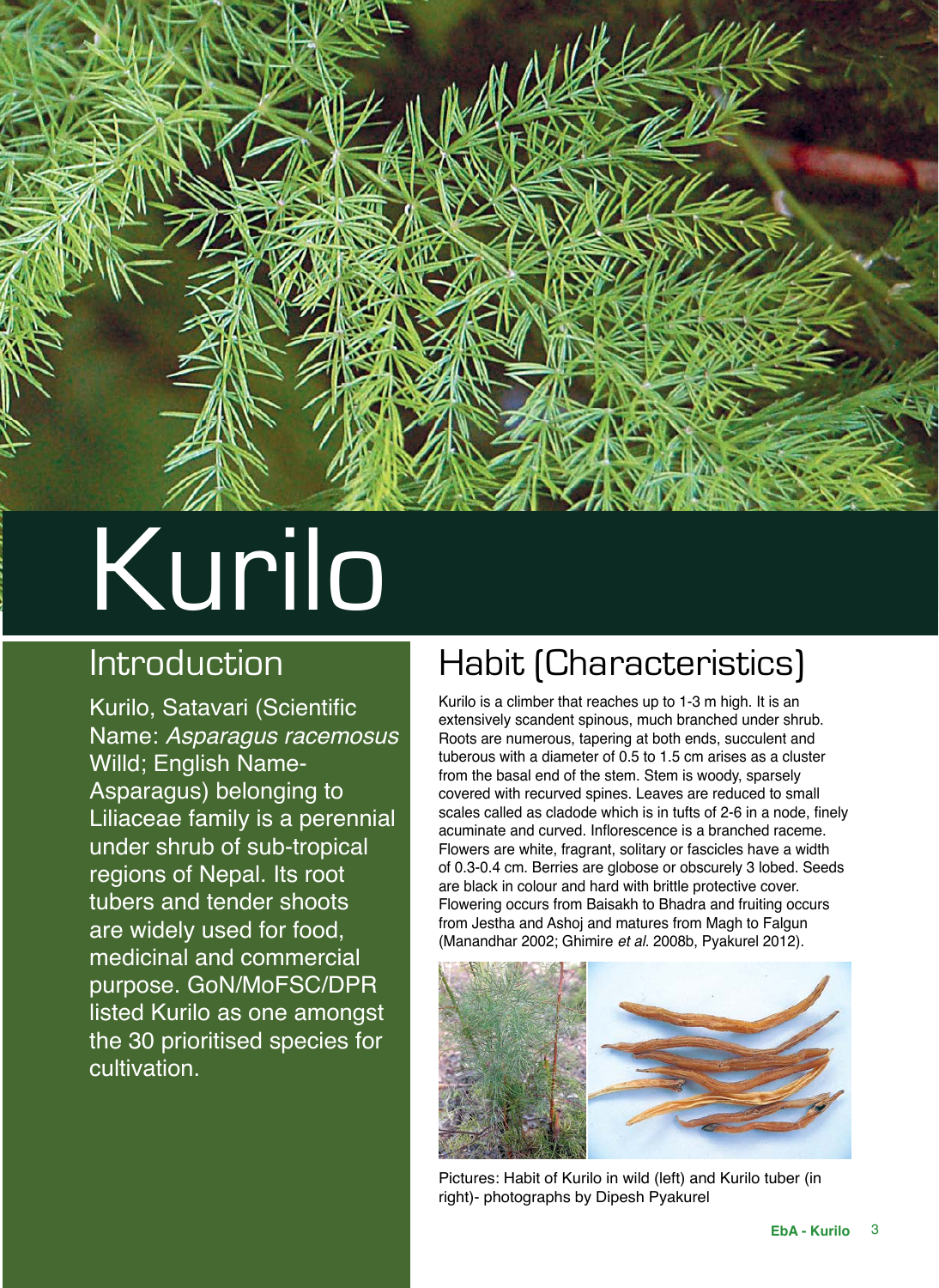

# Habitat and Distribution

**National Perspective:** Kurilo is generally found in open slopes, forests and shrubberies within the altitude of 600m-2200m throughout Nepal. Naturally, it can be found mostly in community forests, leasehold forests, national parks and conservation areas. Asparagus has been successfully cultivating in districts like Makawanpur, Chitawan, Bara, Parsa, Sindhupalchowk, Kavre, Myagdi, Gulmi, Nawalparasi, etc. However, Makawanpur is the most potential area for Kurilo cultivation.

### **Distribution of Kurilo in Panchase**

**Area:** It is associated with *Castanopsis indica, Castanopsis tribuloides, Lyonia ovalifolia, Berberis aristata, Maesia chisia, Mahonia napaulensis* etc in Panchase area. Kurilo is naturally distributed in the Arther, Ramja Deourali and Bansing VDCs. It is most abundant in the southern slopes of Arther (ward no 5, 8 and 9), Bansing Deourali (4, 6, 7, 8 and 9) and Ramja Deourali VDCs. Kurilo can be cultivated in those areas.

### Uses of Kurilo

Tender shoots are eaten as vegetable. In central Nepal, vegetable soup prepared from crushed roots is used to cure diarrhoea. Roots are considered effective to cure impotency. The root is considered efficacious in preventing flatulence and to be good for bile. Root powder is beneficial for both breast feeding mother and child. Root powder also helps in reducing the acidity. Powdered root is taken as a tonic. It is also helpful in expelling the placenta of animals after delivery (Manandhar 2002).

Kurilo exhibits anticancer, astringent, tonic, laxative, aphrodisiac, diuretic, demulcent, antiseptic, alterative, appetite inducing, antispasmodic and cardiac stimulant activity. It is used against leprosy, dyspepsia, gonorrhoea, epilepsy and throat complaints in modern medication. Extracts from fruits lowers the blood sugar level (Ghimire *et al.* 2008b).

Roots and seeds have commercial value and traded throughout Nepal. Asparagus rhizome is one of the major exporting NTFPs of Nepal.

# **Objectives**

The major objective of this study is to prepare comprehensive value chain analysis report of Kurilo. Specific objectives are:

- Suggest present value chain constraints of Kurilo as per the experiences of other areas
- Suggest business service provision gaps and how it can be fulfilled
- Suggest key business enabling environment constraints and opportunities
- Suggest sustainable business system of NTFPs from successful lessons learnt from different parts of Nepal

# Supply Chain of Kurilo

The dried roots are transported to nearby cities or market centres and are exported mostly to India. About 60-200 tons of Kurilo is collected/cultivated and exported every year. Global market demand for Kurilo is about 700 tons (Kunwar 2006). It should be understood that more than 95% of the product is exported to India in raw form. There are prospects of manufacturing powder of Kurilo but it has not been institutionalised yet. The market chain involves collectors or farmers, village level traders, district level traders and exporters. The simplified market chain is given below.

Like other NTFPs, Kurilo is not traded from the Panchase area. The figure given below depicts the general supply chain of Kurilo.



Figure: Supply Chain of Kurilo (Size of box does not represent the volume).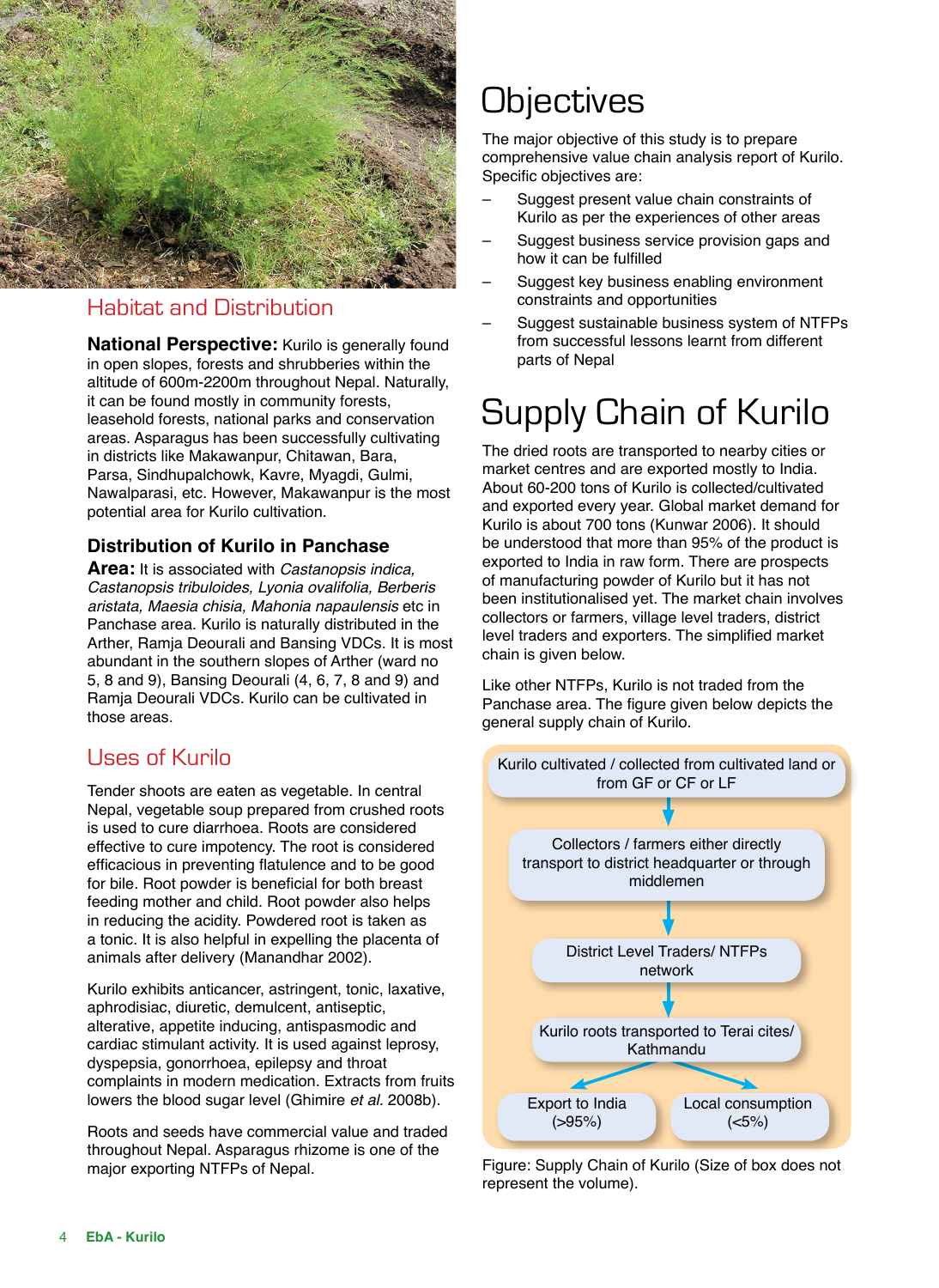# 3.4 Value Chain Map of Kurilo

Figure below presents the value chain map of Kurilo of Nepal. As the product from Panchase region is not in trade, a case is given which represents the trade from Nepal.



Figure : Value chain map of Kurilo traded from Nepal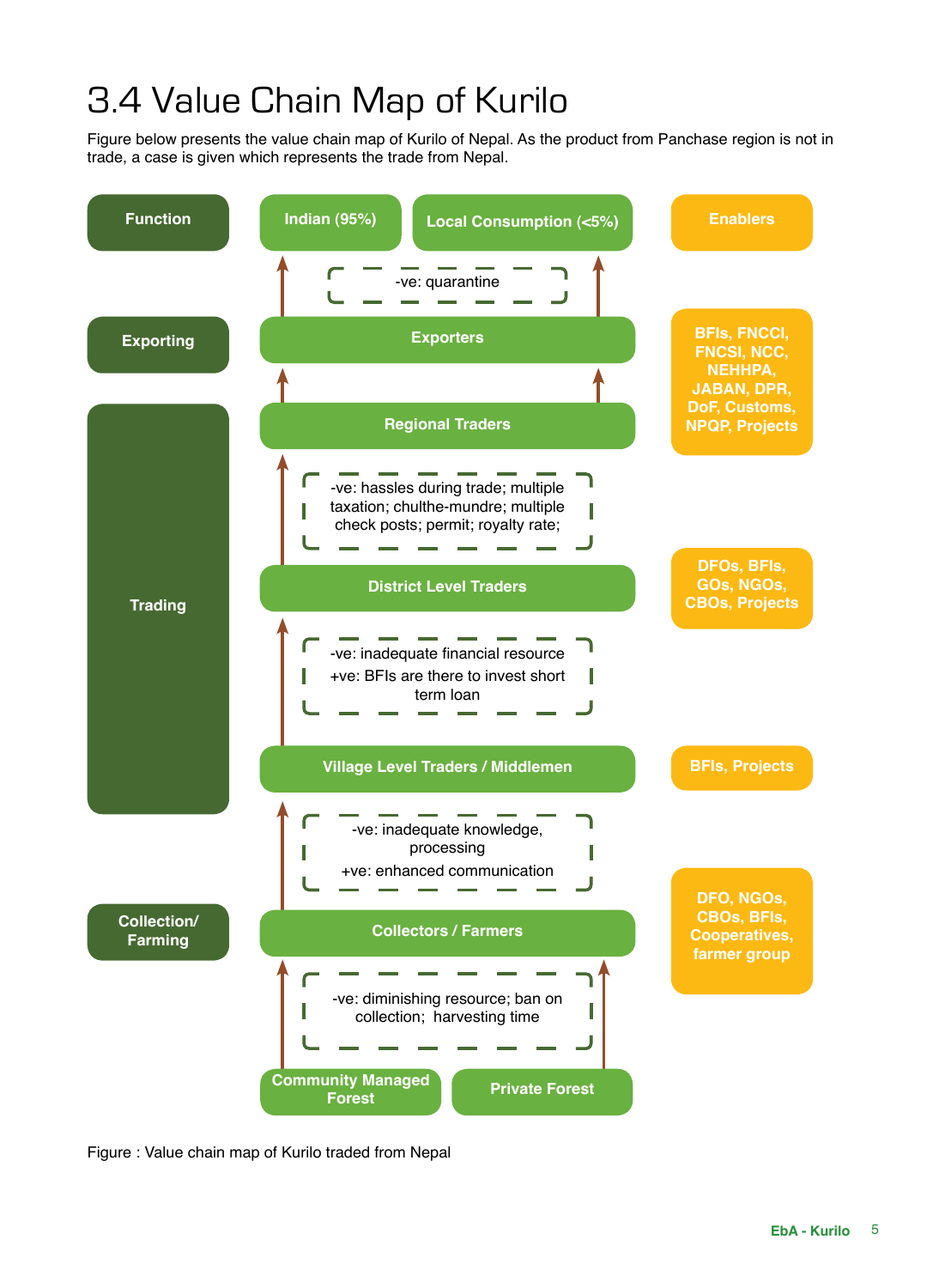

# Role and Function of Actors and their relationship

As the cultivation has not commenced in Panchase area and the wild collection from core area is prohibited, Kurilo is not in trade. The function of potential actors (collectors, village level traders, middlemen, district level traders, regional traders and exporters) are mentioned further in functional upgrading.

Kurilo is mostly collected by smaller farmers or poorer villagers for whom the collection and trade of wild NTFPs is a major source of income. They collect Kurilo from the wild and sell it to village-level traders. In most cases, collectors do not even know the exact price and are compelled to sell at whatever rates the village trader offers them. The establishment of agricultural cooperatives and collective marketing from these cooperatives will ensure optimum benefit for the collectors.

# **Enablers**

Enablers of "Kurilo value chain" in the present context are those who are likely to work for the value chain actors and provide facilitating and regulatory supports in Panchase area. Activities of enablers ranged from collection to end use, advocacy for simplifying trade policy and procedures, organizing groups and networks for reinforcement, and market information and linkages for better access. Regulating agencies are also working as a facilitator in many cases. The anticipated role of facilitating and regulating organisations for the proper functioning of value chain is given in the following table.

*Table: Anticipated role of facilitating and regulating organisations to move Kurilo in the market chain*

# Economic Analysis of Kurilo Cultivation

# **Price**

The price of Kurilo root is determined by demand and quality, both of which are ever-fluctuating. One kg of Kurilo cost Rs. 350 to Rs 400 as per the quality (Kathmandu and Nepalgunj, September 2013). The price trend of last five years showed the price almost remained stable for the period of last six years (till 2012) except in 2013 when the price has been decrease a little.

*Table: Price trend of Kurilo for last seven years*

| Year                                | 2007 2008 2009 2010 2011 2012 2013 |  |     |               |     |     |
|-------------------------------------|------------------------------------|--|-----|---------------|-----|-----|
| Dried<br>Kurilo<br>Tuber<br>(Rs/kg) | $ 300 300 350 350- 350- 400- 375-$ |  | 400 | $ 400\rangle$ | 450 | 400 |

# Cultivation Cost

One hectare (one hectare equals to about 20 ropani) of plantation needs about 10,000 to 11,000 seedlings when planted at the distance of 1m X 1m. About 800 grams of seeds are required to plant in a hectare when planted at the distance of 1m X 1m. One kg seeds have 20,000 seeds and seed has the germination percentage of 85-90%.

The cost per hectare is Rs 74,500 for first year, Rs 23,000 for second year and Rs 43,000 for third year. The expert consultation cost is kept Rs 30,000 collectively for three years. Thus the total cost of production when raised

| <b>Major Activities</b>                       | <b>Facilitating Organizations</b><br>(anticipated) | <b>Regulating</b><br><b>Organizations</b> |
|-----------------------------------------------|----------------------------------------------------|-------------------------------------------|
| <b>Cultivation and Sustainable collection</b> | MDO, EbA, Hariyo Ban, CFUGs                        | DFO, PPFMC                                |
| Processing                                    | EbA, CBOs                                          |                                           |
| Resource Management                           | MDO, EbA, Hariyo Ban, CFUGs                        | <b>PPFMC</b>                              |
| <b>Collection permit</b>                      | MDO, EbA, Hariyo Ban                               | <b>PPFMC</b>                              |
| Harvesting                                    | MDO, EbA, Hariyo Ban, CFUGs                        | DFO, CFUGs, PPFMC                         |
| Royalty Exemption (for cultivated Kurilo)     | MDO, EbA, Hariyo Ban                               | DFO, PPFMC                                |
| Transport/ Export permit                      |                                                    | DFO, PPFMC                                |
| <b>Local Taxes</b>                            |                                                    | DDC, VDC                                  |
| Market Information                            | ANSAB, AEC                                         |                                           |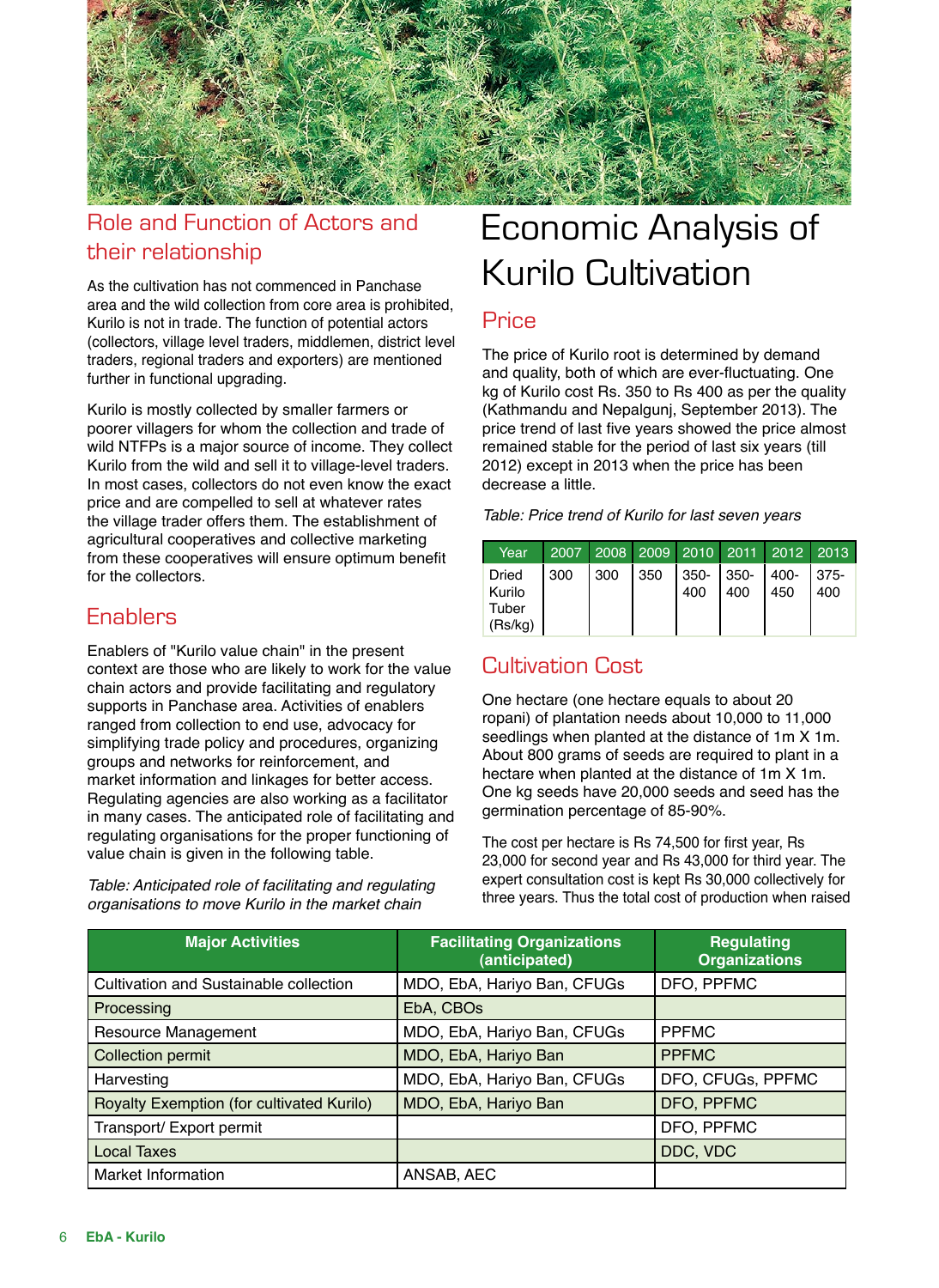from seedling is 1,70,500 for three years (Rs 1,87,500 when raised from seedlings). About 1650 kg can be produced in a hectare and if sold at Rs 375 per hectare (September 2013), the total sales is Rs 6,18,750. Profit per year per hectare is estimated to be Rs 150,000 (from seeds) and Rs 1,44,000 (from seedlings).

### *Kurilo, cost per hectare for First Year*

| <b>SN</b>                                             | <b>Particulars</b>                                        | <b>Quantity</b> | Rate          | <b>Total</b> |
|-------------------------------------------------------|-----------------------------------------------------------|-----------------|---------------|--------------|
| 1                                                     | Nursery<br>preparation                                    | 10 persons      | 400           | 4,000        |
| $\overline{c}$                                        | Pipe and other                                            | L/s             |               | 20,000       |
| $\overline{2}$                                        | Land preparation                                          | 30 persons      | 400           | 12,000       |
| 3                                                     | Seed                                                      | 1 kg            | 3500          | 3500         |
|                                                       | seedlings cost                                            | 10000 pcs       | 2             | 20000        |
| $\overline{4}$                                        | Compost<br>fertilizer                                     | 10 tonnes       | 700/<br>tonne | 7,000        |
| 5                                                     | <b>Plantation in</b><br>the field                         | 30 persons      | 400           | 12,000       |
| 6                                                     | Weeding and<br>composting                                 | 20 persons      | 400           | 8,000        |
| $\overline{7}$                                        | Regular<br>watering                                       | 20 man<br>days  | 400           | 8,000        |
| Subtotal for first year when cultivated<br>from seeds |                                                           |                 | 74500         |              |
|                                                       | Subtotal for first year when cultivated<br>from seedlings |                 |               | 91000        |

*\* Nursery preparation is generally not required for seedling plantation*

*Kurilo, Cost per hectare for second year*

| <b>SN</b>                | <b>Particulars</b>        | <b>Quantity</b> | Rate          | <b>Total</b> |
|--------------------------|---------------------------|-----------------|---------------|--------------|
|                          | Compost<br>fertilizer     | 10<br>tonnes    | 700/<br>tonne | 7,000        |
| $\overline{2}$           | Weeding and<br>composting | 20<br>persons   | 400           | 8,000        |
| 3                        | Regular<br>watering       | 20 man<br>days  | 400           | 8,000        |
| Subtotal for second year |                           |                 | 23,000        |              |

|  | Kurilo, Cost per hectare for Third year |  |  |  |  |
|--|-----------------------------------------|--|--|--|--|
|--|-----------------------------------------|--|--|--|--|

| <b>SN</b>               | <b>Particulars</b>      | Quantity | Rate  | <b>Total</b> |
|-------------------------|-------------------------|----------|-------|--------------|
|                         | Compost                 | 10       | 700/  | 7,000        |
|                         | fertilizer              | tonnes   | tonne |              |
| $\overline{2}$          | Weeding and             | 20       | 400   | 8,000        |
|                         | composting              | persons  |       |              |
| 3                       | <b>Regular watering</b> | 20 man   | 400   | 8,000        |
|                         |                         | days     |       |              |
| 4                       | Harvesting              | 20 man   | 400   | 8,000        |
|                         |                         | days     |       |              |
| 5                       | Drying, Cooking         | 30 man   | 400   | 12,000       |
|                         | and storage             | days     |       |              |
| Subtotal for third year |                         |          |       | 43.000       |

### Total cost, productivity and profit for Kurilo

| $S\overline{N}$ | <b>Particulars</b>                                           | <b>Quantity</b> | <b>Rate</b> | <b>Total</b> |
|-----------------|--------------------------------------------------------------|-----------------|-------------|--------------|
|                 | <b>Total cost when</b><br>planted from<br>seeds              |                 |             | 140500       |
| 1               | Total cost when<br>planted from<br>seedlings                 |                 |             | 157000       |
| 2               | Expert<br>consultation<br>cost (Lumpsum<br>for three years)  |                 |             | 30,000       |
| 3               | Kurilo<br>production                                         | 1650 kg         | 375         | 6,18,750     |
|                 | <b>Total profit</b><br>when planted<br>from seeds            |                 |             | 448250       |
| 4               | <b>Total profit</b><br>when planted<br>from seedlings        |                 |             | 431750       |
|                 | Profit per year<br>per hectare,<br>planted from<br>seeds     |                 |             | 149416       |
| 5               | Profit per year<br>per hectare,<br>planted from<br>seedlings |                 |             | 143916       |

# Value Addition

Nowadays Kurilo is graded, packaged, and standardized for commercial marketing. Local varieties of Kurilo are processed through steaming, cleaning and drying. It is cooked in a big bowl for 30-40 minutes to remove outer cover and inner hard fibres. Rest fleshy part is sun-dried and marketed. Outer cover can be removed by pressing the rhizome between two fingers and drying it in sunlight for a few days. Well-drained roots must be stored in a well ventilated room. The weight measured in summer season may be 15% lesser than the weight measured in winter season. Unprocessed Kurilo tubers are rarely sold in the market.

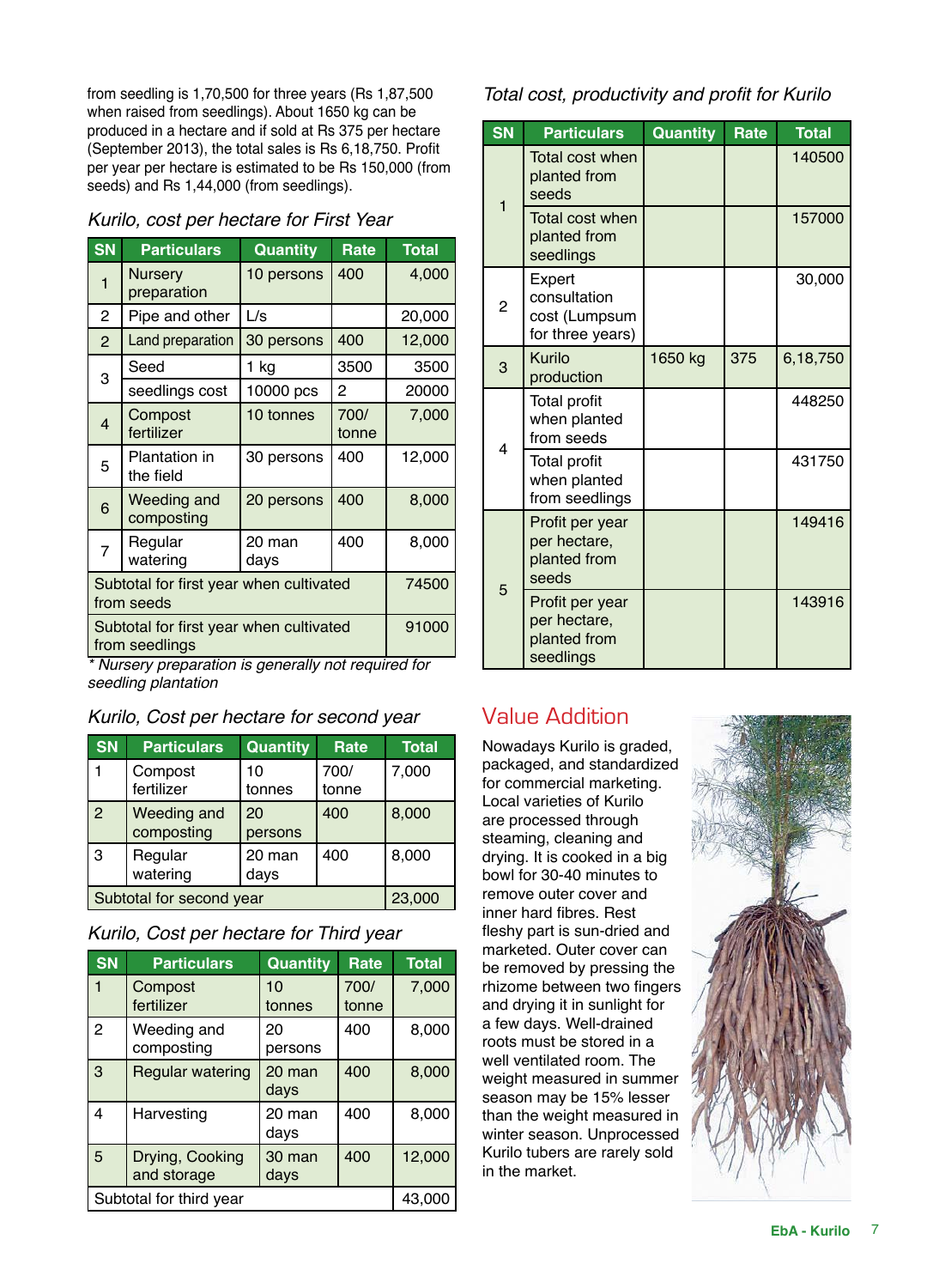# Demand and Supply

**National Perspective:** The documented trade of Kurilo from Nepal is only 6500 kg in FY 2011/012 (source DoF) but it has been estimated that about 60-200 tons of wild Kurilo are traded from Nepal (Pyakurel 2012). Most of the Kurilo are exported to India where they make herbal preparations. The trade of Kurilo was hindered few years ago with the inclusion of hybrid variety that was imported from India. The hybrid varieties has small rhizome compared to the wild ones and the price was one third than that of the wild species.

**Panchase Specific:** The cultivation and trade of Kurilo has not been commenced from Panchase area. However, local communities collect Kurilo from wild for household purpose.



Detailed resource assessment is mandatory to assess the present stock of Kurilo in Panchase area. Natural distribution of Kurilo in Panchase is limited. Extensive cultivation campaign in the private lands of Panchase area is needed to meet the demand of Timur.

# SWOT Analysis of Kurilo

*Table: SWOT Analysis of Kurilo*

| <b>Strength</b>                                                                                                                                                                                                                                                                                                                                                                                                                                                                                                                                                                                            | <b>Weakness</b>                                                                                                                                                                                                                                                                                             |
|------------------------------------------------------------------------------------------------------------------------------------------------------------------------------------------------------------------------------------------------------------------------------------------------------------------------------------------------------------------------------------------------------------------------------------------------------------------------------------------------------------------------------------------------------------------------------------------------------------|-------------------------------------------------------------------------------------------------------------------------------------------------------------------------------------------------------------------------------------------------------------------------------------------------------------|
| Good and increase market demand for local<br>variety<br>Domestic consumption is increasing due to its<br>medicinal value<br>Linear growth of market price<br>Value addition possibilities at local level<br>Traditional knowledge on collection<br>Easy for plantation in marginal land (private<br>lands, CF, LF)<br>Kurilo is a prioritized commodity for export by<br><b>GoN/ Department of Plant Resources</b><br>Good initiative to promote export as no fees (any<br>time) and local levy on the transportation within<br>the country<br>Wild variety seeds easily available in several<br>districts | Harvesting usually involves the removal of<br>whole plant for tuber collection that hampers<br>natural regeneration<br>Pre harvesting and over harvesting of wild<br>Kurilo<br>Inadequate input suppliers in district around<br>Panchase Area                                                               |
| <b>Opportunities</b>                                                                                                                                                                                                                                                                                                                                                                                                                                                                                                                                                                                       | <b>Threats</b>                                                                                                                                                                                                                                                                                              |
| Provision of soft/long term loan by CFUGs<br>High scope for increase productivity in term of<br>seeds, seedlings and tuber<br>Opportunity to cultivate Kurilo in CF, LF and<br>private land as intercropping                                                                                                                                                                                                                                                                                                                                                                                               | Introduction of hybrid varieties without any<br>research has posed negative impression on<br>the farmers for cultivation. The hybrid variety<br>produces small and inferior quality tuber<br>Pest and diseases are least identified for<br>Kurilo, which is a potential threat for its<br>commercialization |

The market based solutions to identified weakness and threats, and to tap the existing opportunities are provided as BDS strategy in next section as a part of Value Chain Upgrading Strategy.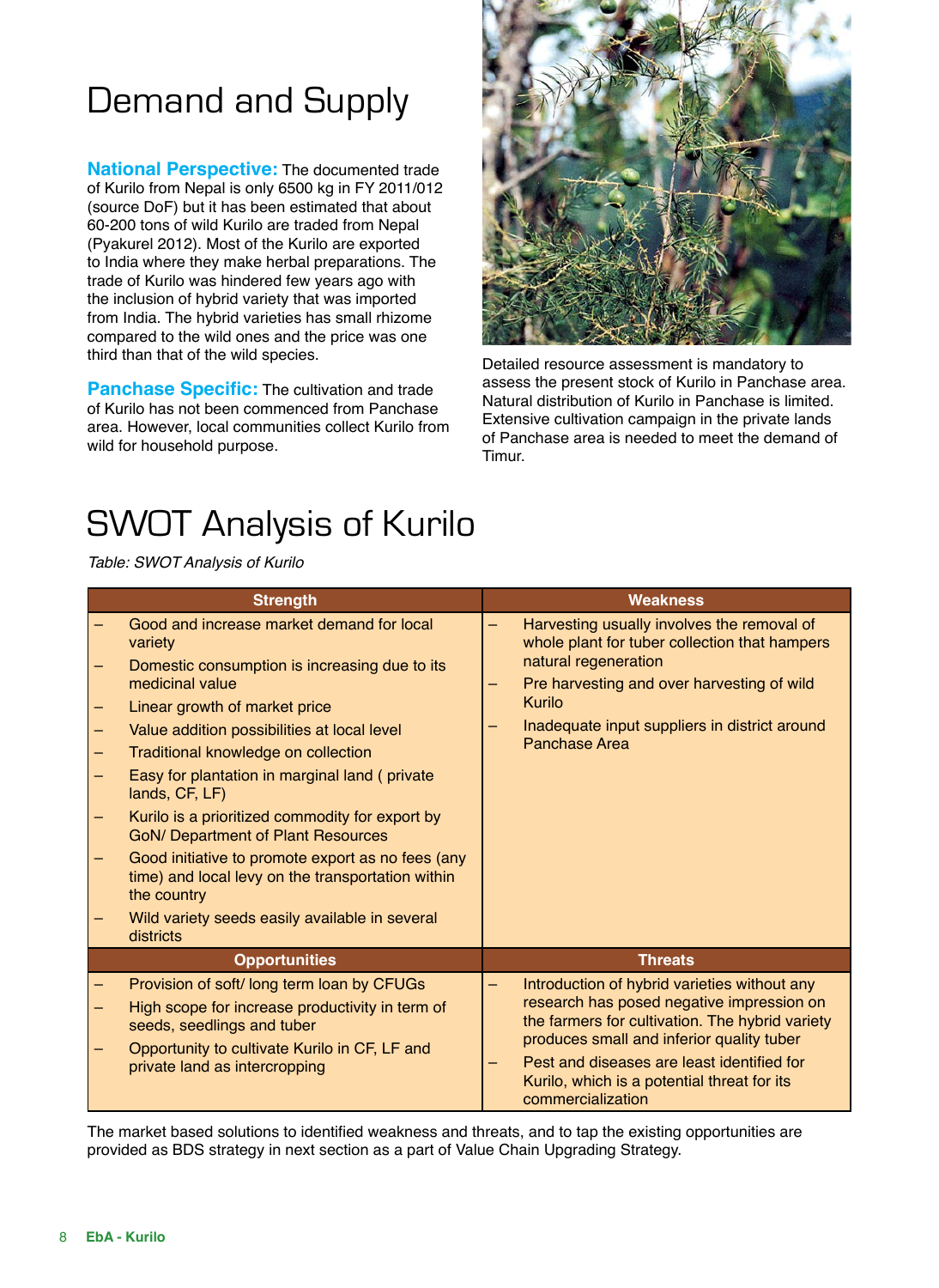# Value Chain Upgrading Strategies

# End Market Strategy

End market strategy is prepared to fulfil the gap between market requirements and present status (other parts of Nepal). This is shown in spiderogram looking at six parameters.

Gaps in market where Panchase product can compete: It is important for Panchase to understand how it can compete better to cater high demand of Kurilo. It is shown in spider diagram as:



*Figure: Spiderogram to analyze the market gaps and competitiveness*

# Main gaps to be fulfilled are:

- a. Quality production: Presently farmers are cooking Kurilo in water and getting yellowish colour. Mechanism for cooking it with specific composition with result in bright yellow colour which has high demand in market.
- b. Varieties: There has been practice of cultivation of hybrid varieties all over Nepal. The trend has decreased as hybrid varieties are not fetching good market price. Conscious decision has to be taken while choosing varieties of Kurilo.
- c. Demand and Supply: The demand exceeds the supply at present condition. Panchase Area can brand itself as quality Kurilo supplier in the market.
- d. Technical Knowledge: Farmers are less aware about the cultivation practices and choosing right varieties, which results in final products that are not fetching good price in the market.

# Firm level upgrading Product upgrading

Kurilo in Panchase area is not traded. The product strategy generally comprised of the following

- a. Sales of quality tuber Kurilo for marketing
- b. Selling of seed and seedlings of Kurilo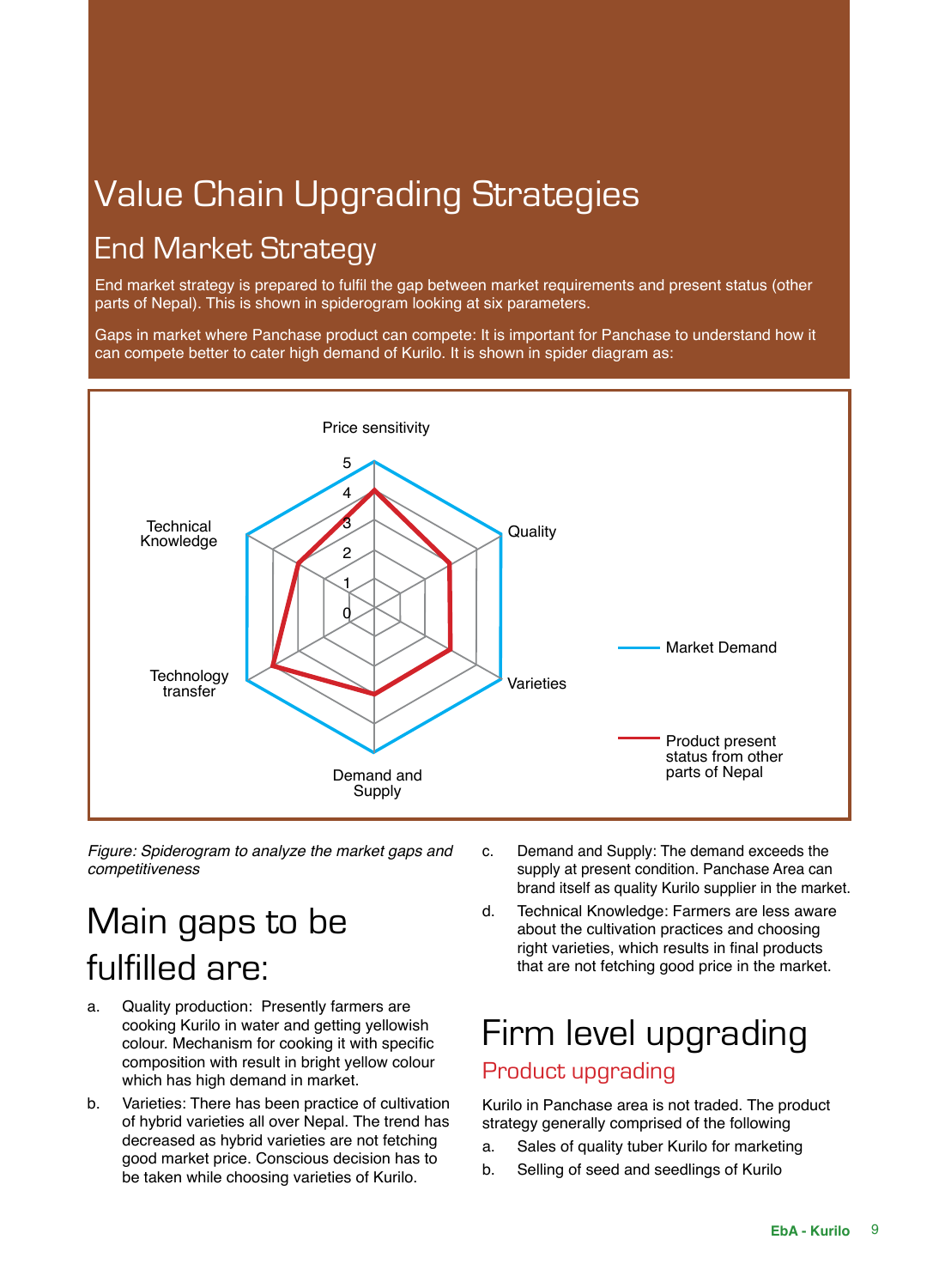# Process upgrading

The process upgrading in Panchase has to be carried out for:

- c. Adopting scientific cultivation practice (hiring expert farmer who can provide the inputs when needed)
- d. Appropriate mechanism to increase brightness of final products (from yellowish to bright yellow)

# Functional upgrading

The functional upgrading at each level of value chain can be carried out as:



*Table: Functional upgrading matrix*

| <b>Actors</b>                      | <b>Present Function</b>                                          | <b>Upgraded Function</b>                                                                                                                                                |
|------------------------------------|------------------------------------------------------------------|-------------------------------------------------------------------------------------------------------------------------------------------------------------------------|
| <b>Herders, Collectors</b>         | Collection of Kurilo for<br>domestic use                         | Commercial level cultivation of Kurilo in private lands<br>and CFs                                                                                                      |
| Farmers and young<br>entrepreneurs | <b>NA</b>                                                        | Cultivation of Kurilo in private lands and abandoned<br>farmlands and barren lands                                                                                      |
| <b>Traders</b>                     | <b>NA</b>                                                        | After amendment in the Panchase Protected Forest<br>Management plan, traders should purchase Kurilo from<br>farmers (after cultivation), ensuring the fair price        |
| <b>CFs</b>                         | <b>Conservation of NTFPs</b>                                     | CF should Allocate lands for herders to cultivate Kurilo                                                                                                                |
| Cooperatives                       | Most of the cooperatives<br>are engaged in savings<br>and credit | Cooperative and invest in the cultivation of Kurilo, and<br>later carry out collective marketing.<br>Look after the new technology for processing and value<br>addition |

# Channel upgrading

The current trade of Kurilo showed that Nepalgunj, Bhairahawa, Kathmandu, Biratnagar, Kakadbhitta are major centre for export. Though Kurilo is not marketed from Panchase area, the possible routes would be as follows

- Bhadaure Tamagi-Kande-Pokhara
- Chitre-Dimwa-Pokhara
- Arther/Ramja Deourali-Syangja or Pokhara
- Syangja-either to Bharawaha via Butawal or to Pokhara
- Products from other VDC also follows the Pokhara or Syangja route

Once the product reaches Pokhara, the product will follow the Kathmandu or Tarai route.

# Transectoral upgrading

The actors involved in Kurilo value chain can also work in Allo, Timur, Chiraito and orchids value chain to cater the demand of the market.

# Interfirm upgrading

Kurilo has demand in market and Panchase Kurilo can be sold in any markets like Pokhara, Kathmandu and Nepalgunj depending on market price. There is no need for strategic alliance required at value chain actor level and Kurilo can be sold at various markets.

# Business Development services and financial Services

The assessment of Business Development Services and Financial services in this report also has been considered taking in view of:

- a. Categorization of business service demand from beneficiaries (value chain actors) in terms of Very strong, strong, weak and very weak categories
- b. Categorization of supply side of BDS provider's in terms of Very strong, strong, weak and very weak categories.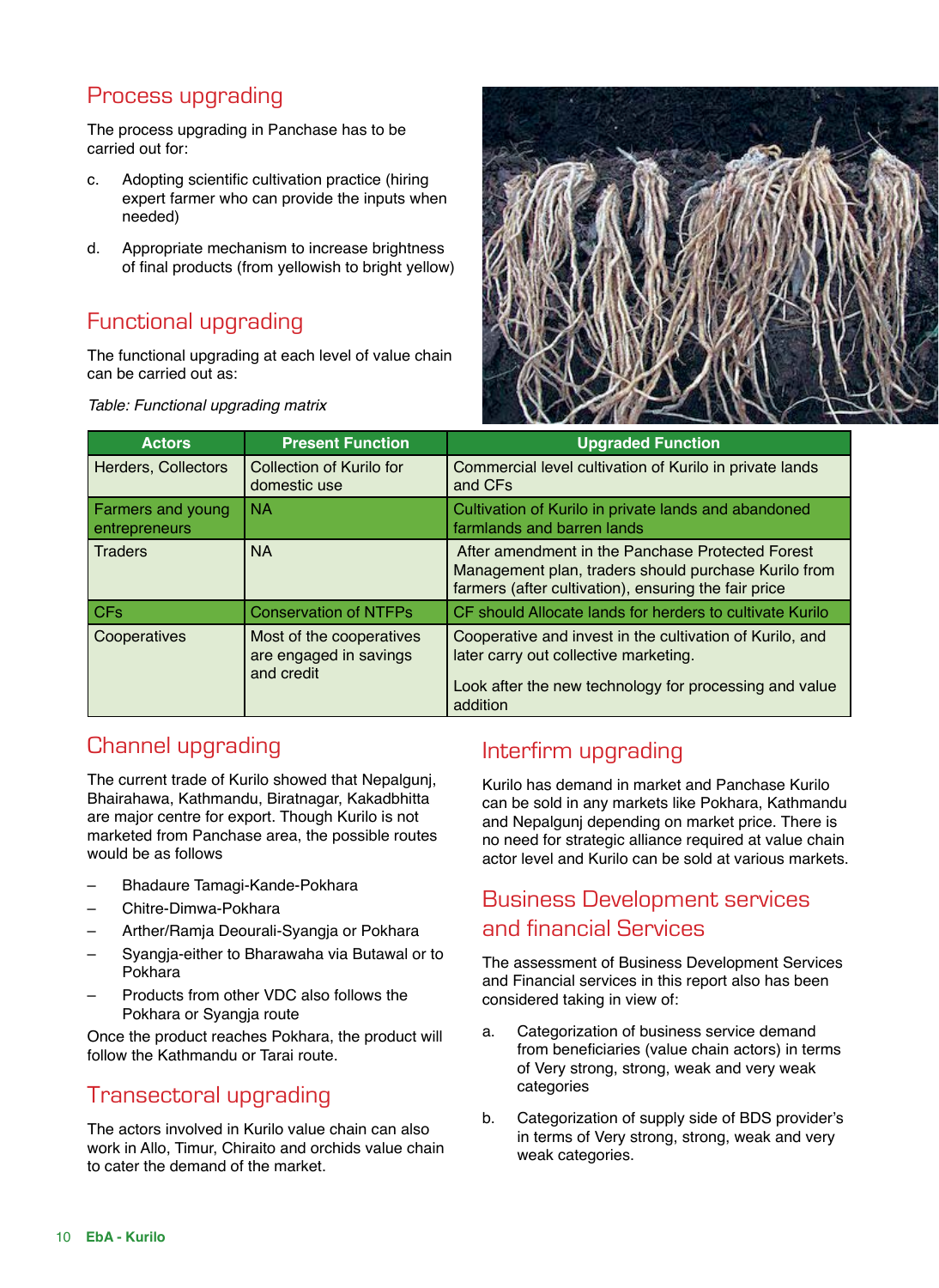### *Table: BDS and FS Matrix*

**CONTRACTOR** 

|                              | Very strong                              |                                                                                  | Mobilization and<br>sensitization of<br>communities                                                   |                                                                                                            | Subsidized<br>input and social<br>mobilization of<br>user groups                                |
|------------------------------|------------------------------------------|----------------------------------------------------------------------------------|-------------------------------------------------------------------------------------------------------|------------------------------------------------------------------------------------------------------------|-------------------------------------------------------------------------------------------------|
| <b>BDS</b><br>$\overline{0}$ | Strong                                   |                                                                                  | Access to market<br>information                                                                       |                                                                                                            |                                                                                                 |
| SIDE<br><b>Addans</b>        | Weak                                     | Provision of<br>advocating<br>organization and<br>coordination for<br>advocating | <b>Business</b><br>sensitization<br>training: Business<br>Plans, Production<br>Plan, Crop<br>budgets, | Provision of training on Kurilo<br>cultivation<br>Access to quality led market<br>information and linkages | <b>Technical</b><br>knowledge<br>on Kurilo<br>cultivation<br>Access<br>to market<br>information |
|                              | Very weak                                |                                                                                  | Access to financial<br>services                                                                       |                                                                                                            |                                                                                                 |
|                              | DEMAND OF SERVICES BY VALUE CHAIN ACTORS |                                                                                  |                                                                                                       |                                                                                                            |                                                                                                 |

Above table shows the business and financial service requirement that can be catered by following *commercially viable business service providers:* 

### *Table: Listing out commercially viable business options*

| <b>Constraints</b>                           | <b>Services</b>                                                   | <b>Service Providers</b>                                                                    | <b>Types of payment</b>                                                                    |
|----------------------------------------------|-------------------------------------------------------------------|---------------------------------------------------------------------------------------------|--------------------------------------------------------------------------------------------|
| Input supply                                 | Farmers are not getting seed/<br>seedlings for Kurilo cultivation | Lead farmers for nursery,<br>linkages with farmers in<br>Makawanpur for Kurilo<br>seedlings | Pay for services for buying<br>seedlings and subsidy for Gha<br>barga for buying seedlings |
| Cultivation                                  | Provision of training on Kurilo<br>cultivation                    | Training from farmers of<br><b>Makawanpur Nepal to</b><br>lead farmers                      | Subsidized services                                                                        |
| Market<br>Information and<br>market linkages | Provision of market linkages<br>and information                   | Through district CCI and<br>Cooperative                                                     | Embedded services                                                                          |
| Access to<br>financial<br>services           | Provision of financial services<br>for technology transfer        | Cooperative                                                                                 | Pay for services and<br>subsidized services if in group                                    |

# Business enabling environment

The prime importance for Panchase area is to lift ban for Kurilo business.

# Sustainability Strategy

The most important sustainability strategy for Kurilo is supply of high quality Kurilo tuber in the market with provision of nursery and market information system. Kurilo is high in demand and it can be sold in the market like Kathmandu, Pokhara, Butawal and Nepalgunj. Sustainable harvesting practice has to be exercised for sustainable business of Kurilo.